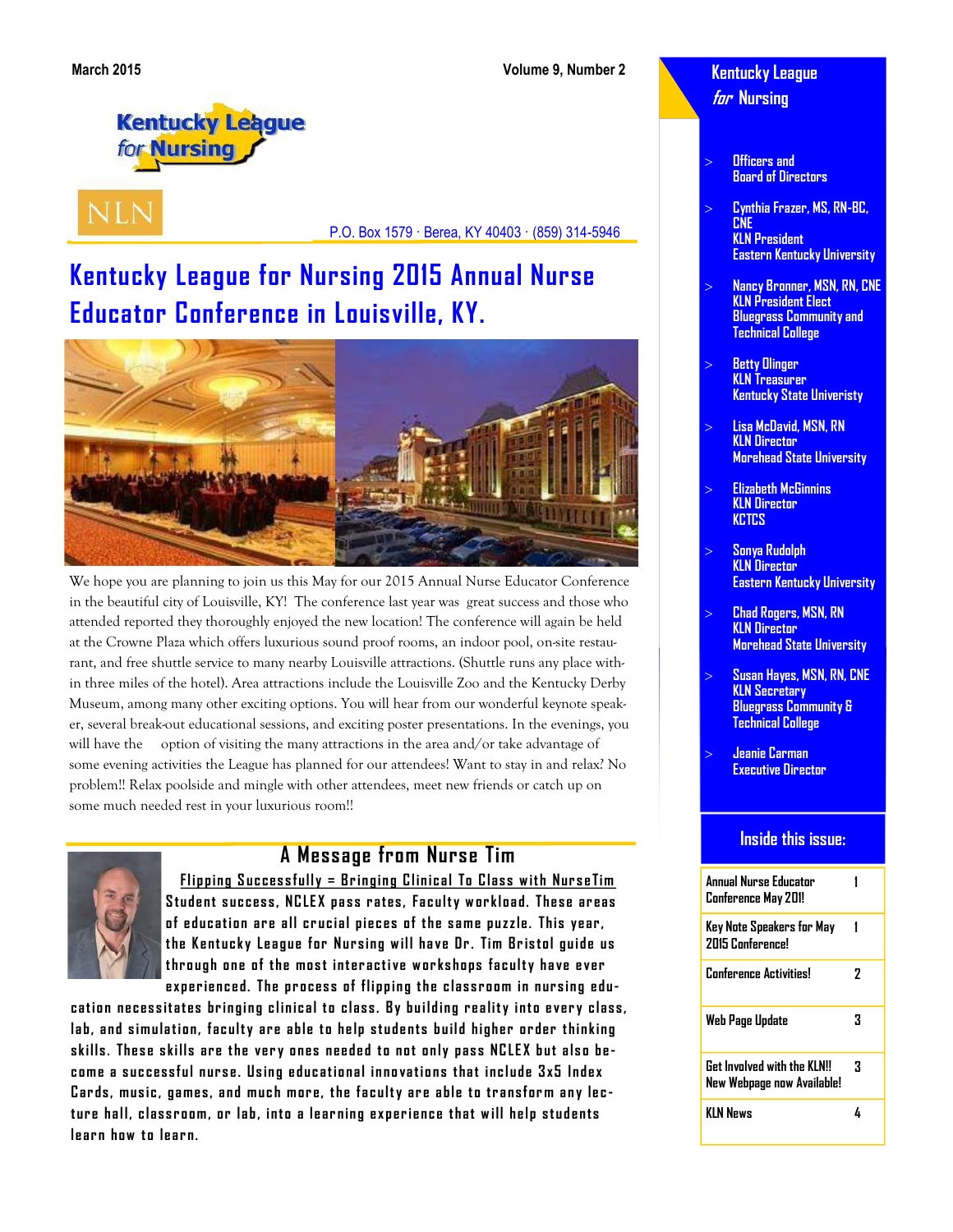# **Join Us for a Shopping Excursion to the new Simpsonville Outlet Mall! Thursday, May 21st, 2015**



Come join the fun at the Outlet Stores of Simpsonville. There are many things to do at the outlet mall. You can enjoy shopping at such places as American Eagle, Under Armour, Gap, The Nike Outlet Store, Old Navy or Many others.

You can also dine out at the outlet malls and enjoy fine American cuisine, Chinese food or even opt for a taste of Italy.

The bus will leave shortly after the close of business on Thursday and return later that evening. We hope you will come out and enjoy the fun!!

### **Check out all the other exciting adventures Louisville has to offer at: www.gotolouisville.com**

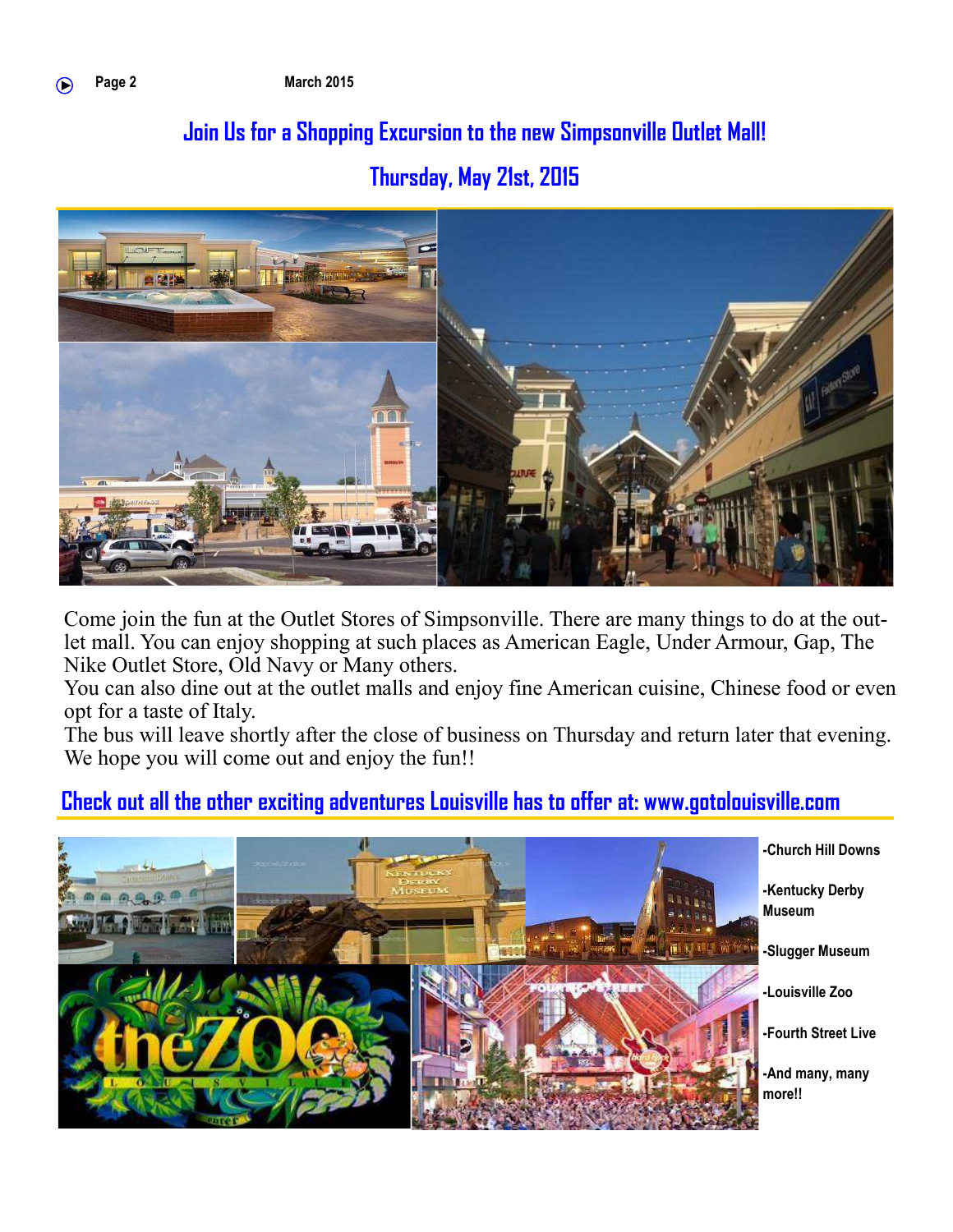#### ∩

#### **March 2015**

### **The Kentucky League for Nursing!!**

Conference Breakout Sessions!

We are excited to provide many break out sessions once again this year. Enjoy many sessions presented by educators related to areas of concern faced by Nurse Educators today!

We will also have several poster presenters who promise to have interesting displays to share with us and to enlighten us!

This year we also have students returning to present posters! This was a hit last year and it was requested that we include more students this year, so we have done so. We know you will enjoy hearing what students have to say!

We look forward to seeing-and learning with you——in Louisville!

#### **Check Out Our Brand New Webpage and Stay Connected with the KLN!!**

-Receive up-to-date information regarding the Kentucky League for Nursing

-Annual Conference Information

-Scholarship/Award Criteria and Applications

-Networking

-Become a Member

-Conference Registration and Membership dues easily accepted online!!

#### **WWW.KYLEAGUENURSING.ORG**

There are many opportunities available for you to become involved with the Kentucky League for Nursing:

**Looking for Involvement Opportunities in an Organization? Join the KLN!!**

Each year we will be needing volunteers for peer reviewers! Our peer reviewers will review podium and poster abstracts submitted to the League for our Annual Nurse Educator Conference. The reviewer will provide their professional opinion regarding the content being submitted for presentation.

If you are looking for ways to utilize your expertise while at the same time giving back, consider opportunities for volunteering with the KLN.

#### **A special thank you to our May 2015 abstract peer reviewers: Carole Mattingly, Karla Uhde, Ann Lyons and Nikole Hicks!**

The KLN invites student nurses to present at each annual conference! If your nursing students are involved in completing special projects or research, please encourage them to submit a poster presentation proposal to present at our annual conference! What a wonderful opportunity to get your students recognized and provide them a wonderful opportunity to be involved with the KLN!

Pictured far right: Jo Ann Wever Addresses attendees at the annual KLN conference.

Pictured near right: The Wever scholarship is presented to Dara Lanman. Congratulations on your award Dara!

There certainly has been a lot happening with the KLN. This past year, the location of the conference was changed to Louisville. It was a great success! A new website is up and running and has been a great success as well!

These pale in comparison to the biggest success we have experienced— —involvement from you!! It has been a delight to see the response of KLN members to serve! Together, we can all work to move the League forward!

Continue to monitor the Newsletter and the Website for service opportunities. We look forward to hearing from you!

### **KLN KORNER!!! Professional Service Opportunities!!**

#### **President Elect**

-Work alongside current President to set vision for of KLN

- Work closely under the direction of the current league President.

#### **Two Directors to Serve on the Board**

-Attend meetings of the board approximately monthly August – May each year. -Attend and assist at the annual meeting/ convention in May each year. -Assist in planning the annual convention. -Other duties as assigned.